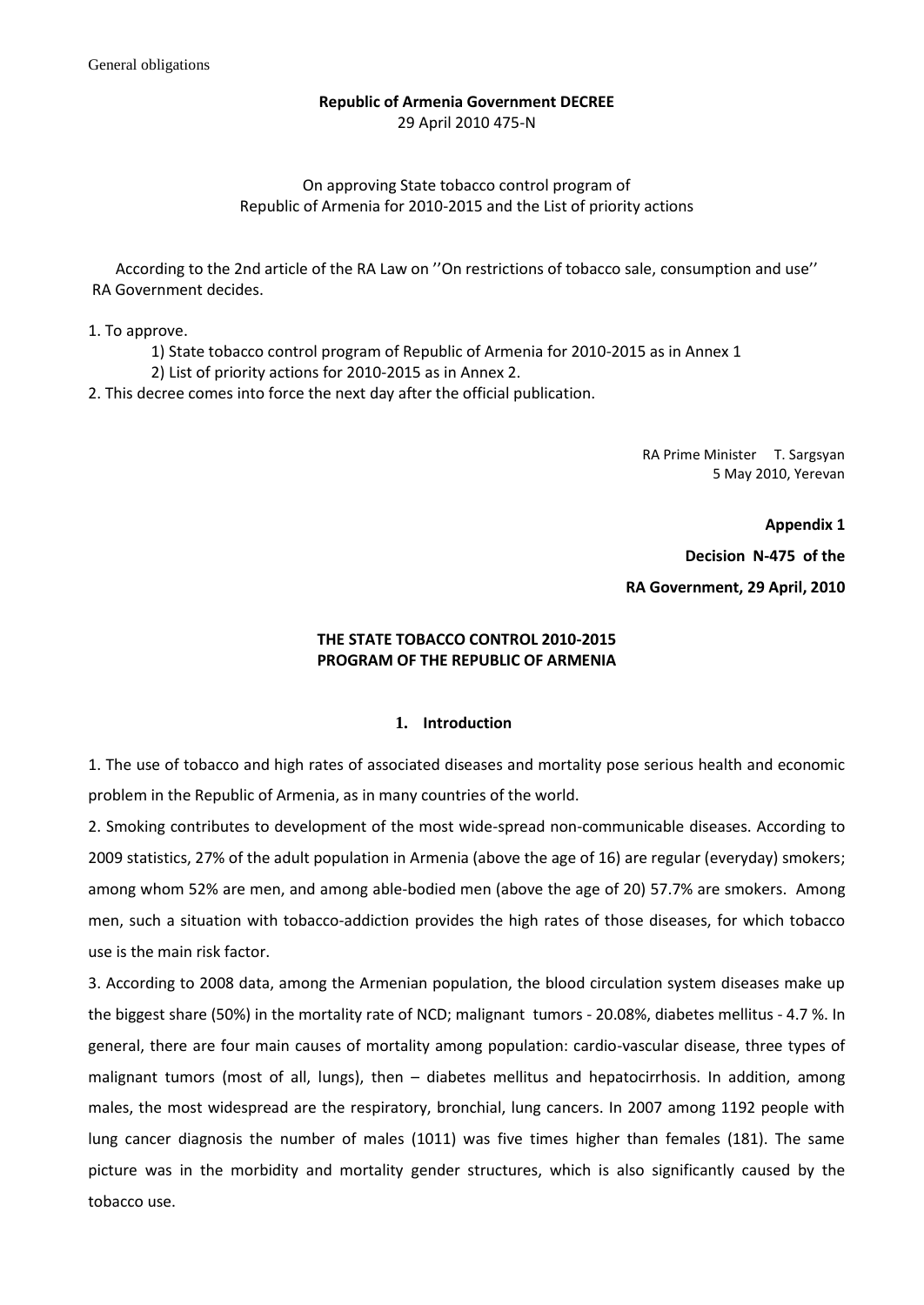4. Tobacco control has been one of the priority health problems in the republic in the recent years. The National Assembly of the Republic of Armenia ratified the WHO Framework Convention on Tobacco Control On October 12, 2004.

5. The aim of the mentioned Convention and its protocols is to protect present and future generations from the effects of the use of tobacco and tobacco smoke, harmful for human health, as well as social, ecological and economic consequences by means of frameworks for tobacco control measures. Such frameworks are subject for implementation on the international, national and regional levels with aim of permanent and significant reduction of tobacco use and exposure of tobacco smoke.

6. The ratification of the Convention has significantly contributed to working out of the new tobacco control legislation. On December 24, 2004, the RA National Assembly adopted the the RA Law "On sale, consumption and restrictions of tobacco," and on September 22, 2005, the RA Government approved the State Tobacco Control Program for 2005-2009 and the List of Priority Actions.

7. The Program was aimed at reducing the demand for tobacco products and prevalence of tobacco use among all sections of society, based on scientifically-grounded activity. The Program mentioned tobacco control mechanisms, approaches and directions. Cooperation with public organizations was especially stressed in the Program.

8. Based on the provisions of the RA Law "On Advertising" (December 16, 2005), related to Advertising of tobacco and tobacco products, some changes have been carried out In particular, on October 1, 2006, the external tobacco advertising by posters, billboards, announcements, illumination signs and other means. The Government of the Republic of Armenia decided to consider October 12 as the national October 12 as a Tobacco control national day.

9. Implementation of the Program, which was adopted on September 22, 2005, has significantly contributed to stabilization and positive shifts of the tobacco prevalence rate, raising the level of public awareness, according to the survey of the efficiency of the public health activity; it has also contributed to raising the level of importance of the local/ national/ public organizations, engaged in anti-tobacco activity and to realization of events, aimed at public awareness, which were designed jointly with them, and to implementation of education programs for health professionals.

10. The tobacco control activities are continuous. They must be regularly reviewed and, if necessary, appropriate strategies should be changed and working programs should be elaborated for concrete periods. The efficiency of the anti-tobacco activities depends on availability of efficient systems of their implementation, monitoring and assessment.

11. It is planned that the State Tobacco Control Program will be implemented in 2010-2015. The aims and goals of the Program can be achieved by means of a complex implementation of the main strategies. The proposed strategies, activities and events are based on the experience, approaches and recommendations of the international health organizations (in particular, the World Health Organization), European countries, taking into account the possibilities of our country, national specifics, current legislation, etc.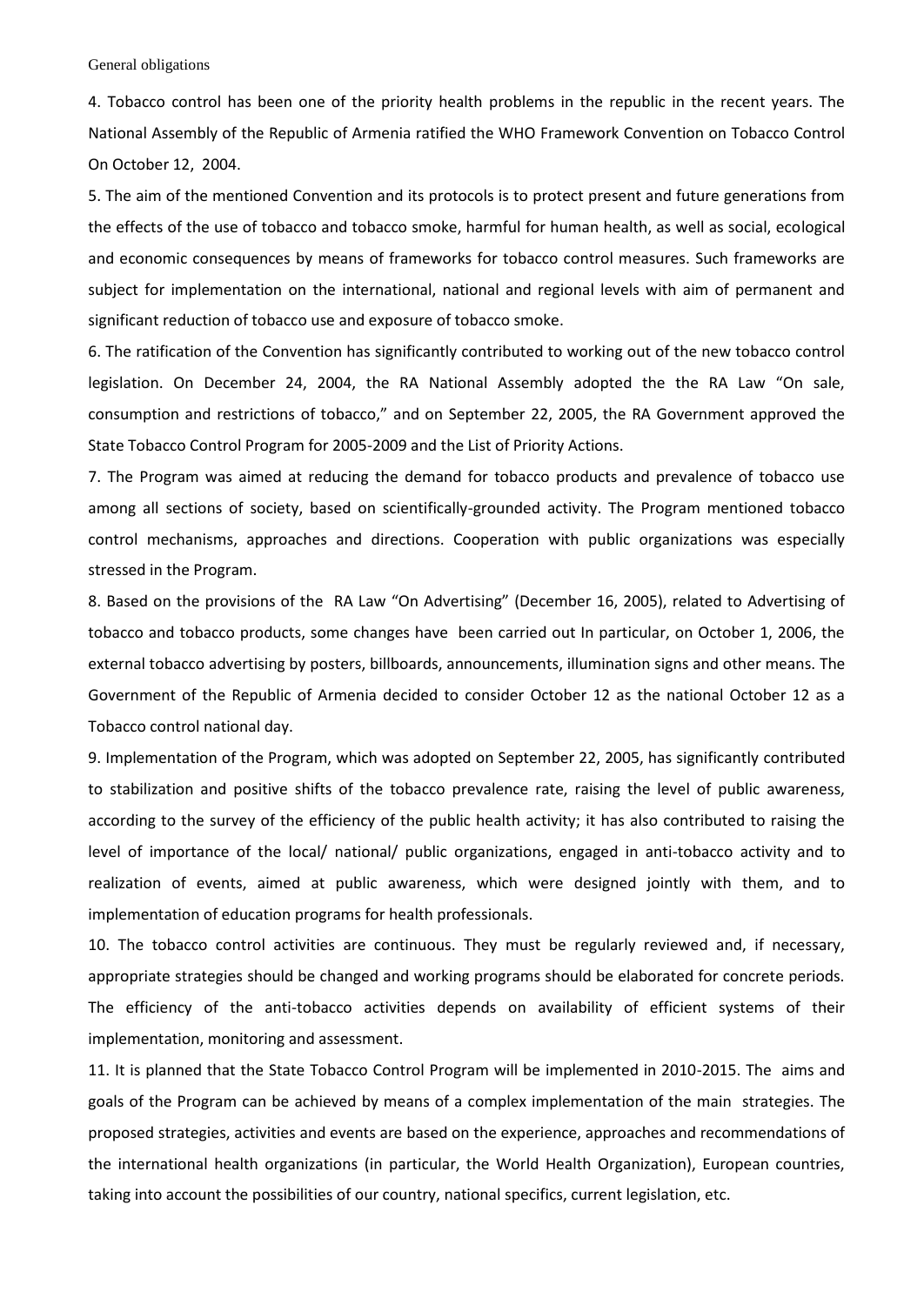### **2. The goal of the Program**

12. **The goal of the Program is to protect the health of people from the effects of the tobacco use and tobacco smoke, as well as from the social, ecological and economic consequences.** The Program is aimed at the following objectives:

- 1) The main objective: to consistently reduce the tobacco use prevalence (annually 1,5-2%), carrying out a target policy for raising the rates of quitting and the number of non-smoking people;
- 2) To protect the health of population, preventing exposure to the impact of the second hand smoke;
- 3) To elaborate and consistently improve an epidemiological control program for tobacco use and tobacco-related diseases;
- 4) To provide public awareness on the hazard of diseases, caused by tobacco and tobacco smoke, as well as information about the harmful tobacco ingredients.

### **3. Implementation of the target policy aimed**

### **at raising the quitting rates and the number of non-smokers.**

**13. Goal:** the result of the tobacco control target policy is achieving the raise of the quitting rates and number of non-smokers by means of the following strategies:

## *1) Strategy 1*

#### **Establishment of a system to manage the tobacco control activities**

#### *2) Activities*

a. Creation of a commission for coordination of the tobacco control activities in the Ministry of Health and approval of its regulations, maintaining cooperation with international and public and organizations.

b. Improving the monitoring of implementation of the State Tobacco Control Program and List of Actions.

c. Placing of the annual report on implementation of the State Tobacco Control Program in the official site of the RA Ministry of Health.

### *3) Strategy 2*

**Improvement of the tobacco control-related legislation in accordance with provisions of the WHO Framework Convention on Tobacco Control and other international treaties.**

#### *4)Activities*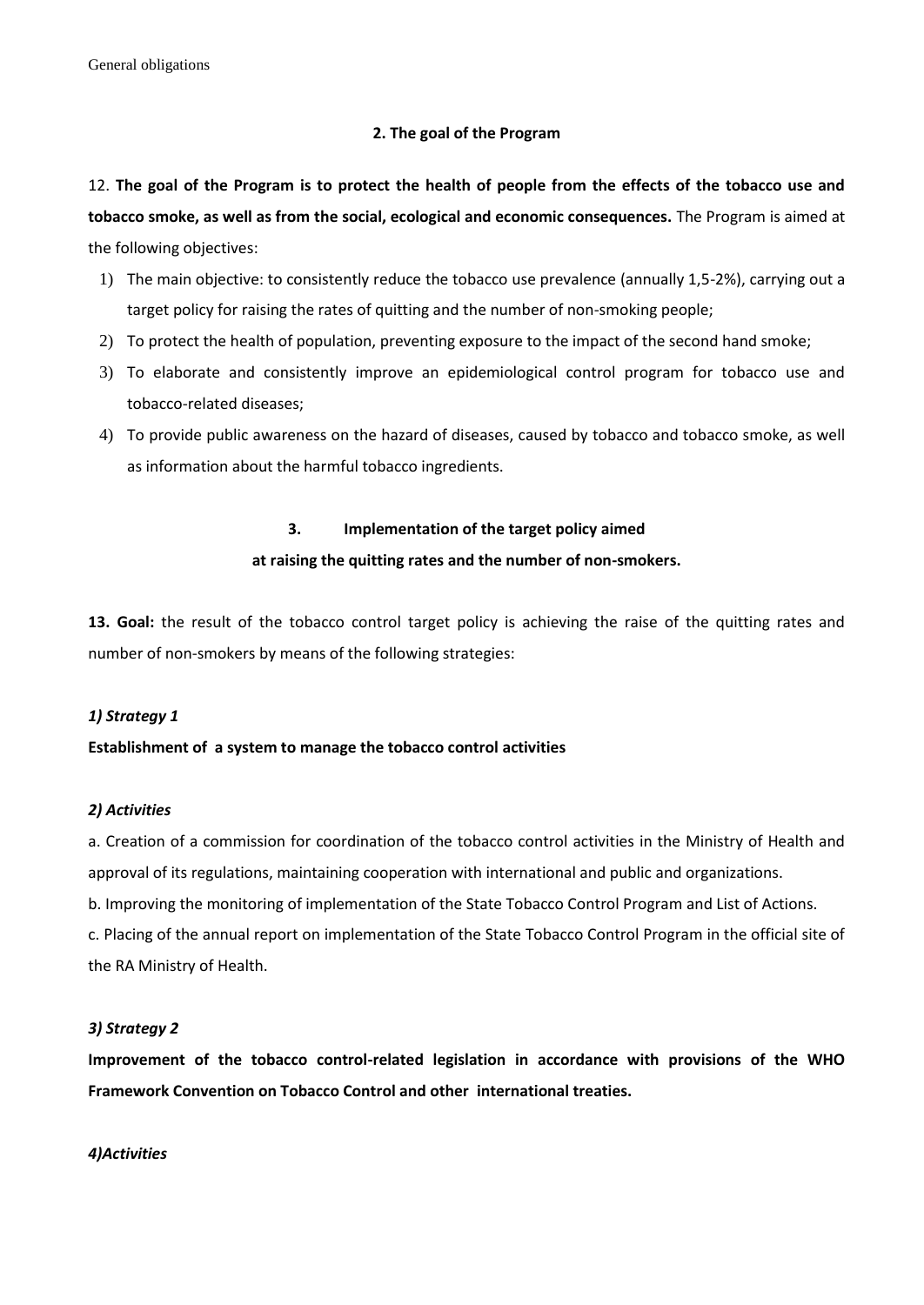General obligations

a. Reviewing the tobacco control related legislation, in particular, elaboration of amendments to the RA Law "On Advertising," in accordance with the requirements, stipulated by Article 13 of the FCTC and principles, fixed in the guidelines; as well as reviewing and, if required, working out of an amendments and supplements package for the RA Law "On Tobacco sale, consumption and use Restrictions."

b. Elaboration and introduction of the tobacco control legal draft bills, including sanitary epidemic rules, and norms and guidelines.

#### *5) Strategy 3*

**Education, personnel training, development of specialized services supporting tobacco control activities, working out of medical and training programs.**

### *6) Activities*

a. Redesigning of training programs for health system workers, students of the medical educational facilities with incorporation of the tobacco control related issues, in cooperation of the international and public organizations and funds.

b. Retraining of the health professionals, i.e. doctors, nurses, in tobacco control methodology, cooperating with international and public organizations and funds.

c. Improvement of tobacco addiction counseling and treatment guidelines in primary health care institutions. d. Incorporation of the quitting activities into state target health programs /primary aid, underage health, reproduction health support and other programs/, cooperating with international and public organizations and funds.

## **4. Information of the population on the hazard**

#### **of the tobacco-related diseases and promotion of tobacco smoking cessation**

14. The aim is to raise the level of awareness of the population regarding tobacco-related diseases by means of the following strategies:

## *1) Strategy 1*

**Raising the population awareness regarding hazards of the tobacco use and second hand smoke effects**

*2) Activities*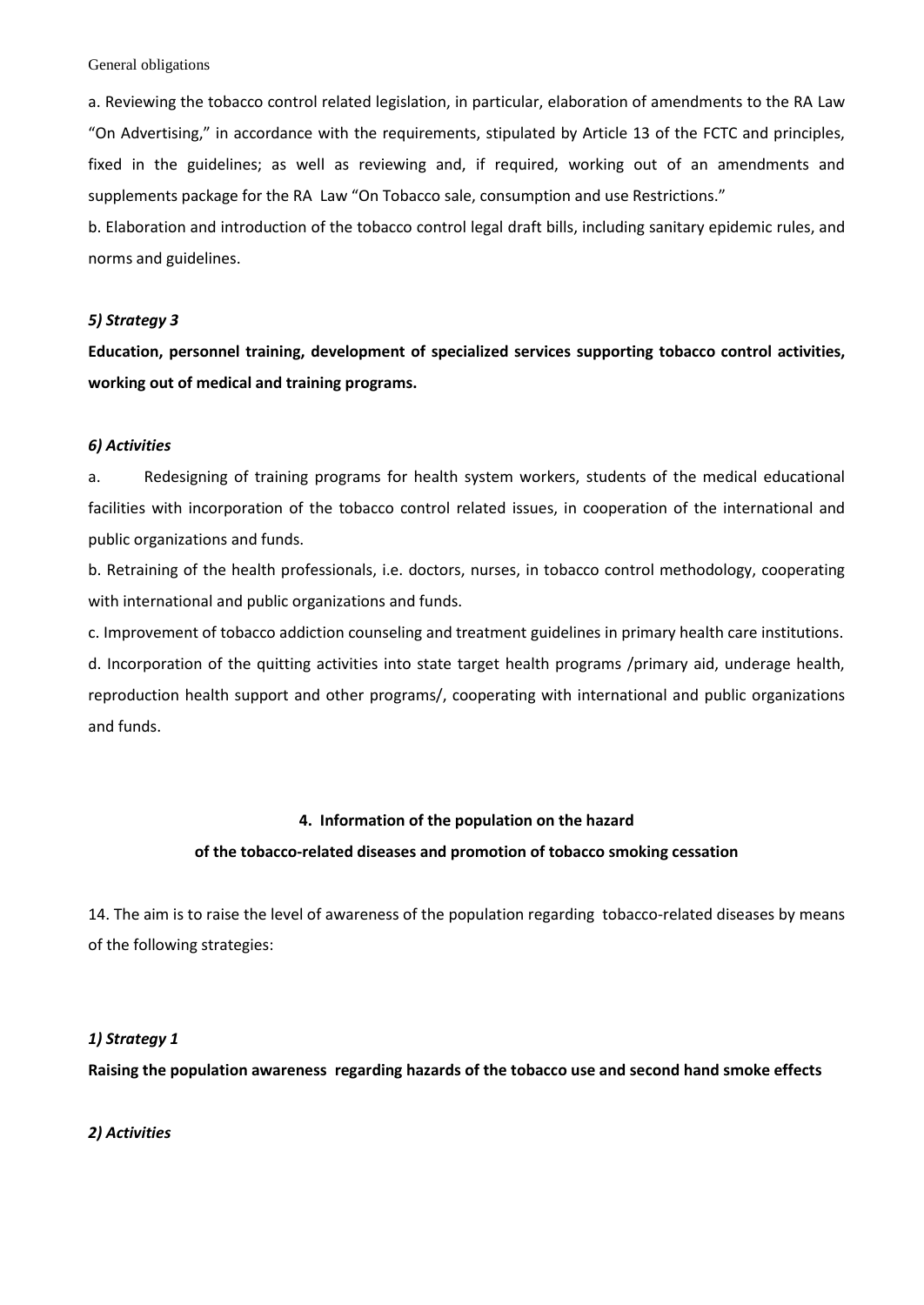#### General obligations

a. Enhancing public awareness on the harmful impact of tobacco use and tobacco smoke on health, propagandizing benefits of the tobacco free lifestyle, particularly, among the underage and women, cooperating with international and public organizations and funds.

b. Improvement of health warning texts used on consummed packages (tobacco packets) in wholesale and retail trade of tobacco products.

c. Cooperation with mass media in anti-tobacco activities and information of population by means of mass media.

### *3) Strategy 2*

**Cooperation with public organizations, joint redesigning and implementation of the public awareness programs** 

### **4) Activities**

a. Coopreation with public and civil organizations in implementation of anti-tobacco activities.

## **5. Improvement of the tobacco use epidemic control system**

15. The aim is to enhance the efficiency of the tobacco use epidemic control system by means of the following strategies:

## *1) Strategy 1*

Elaboration and application of the epidemic control systems for individual diseases caused by the tobacco use.

## *2) Activities*

- a. Elaboration of the tobacco use epidemic control system.
- b. Elaboration of the epidemic control systems for individual diseases caused by the tobacco use.

#### *3) Strategy 2*

**Development of national surveys in tobacco control, establishment of the regularly updated data bases.**

#### *4) Activities*

a. Carrying out of national surveys on tobacco use and second hand smoke prevalence among adult population and youth.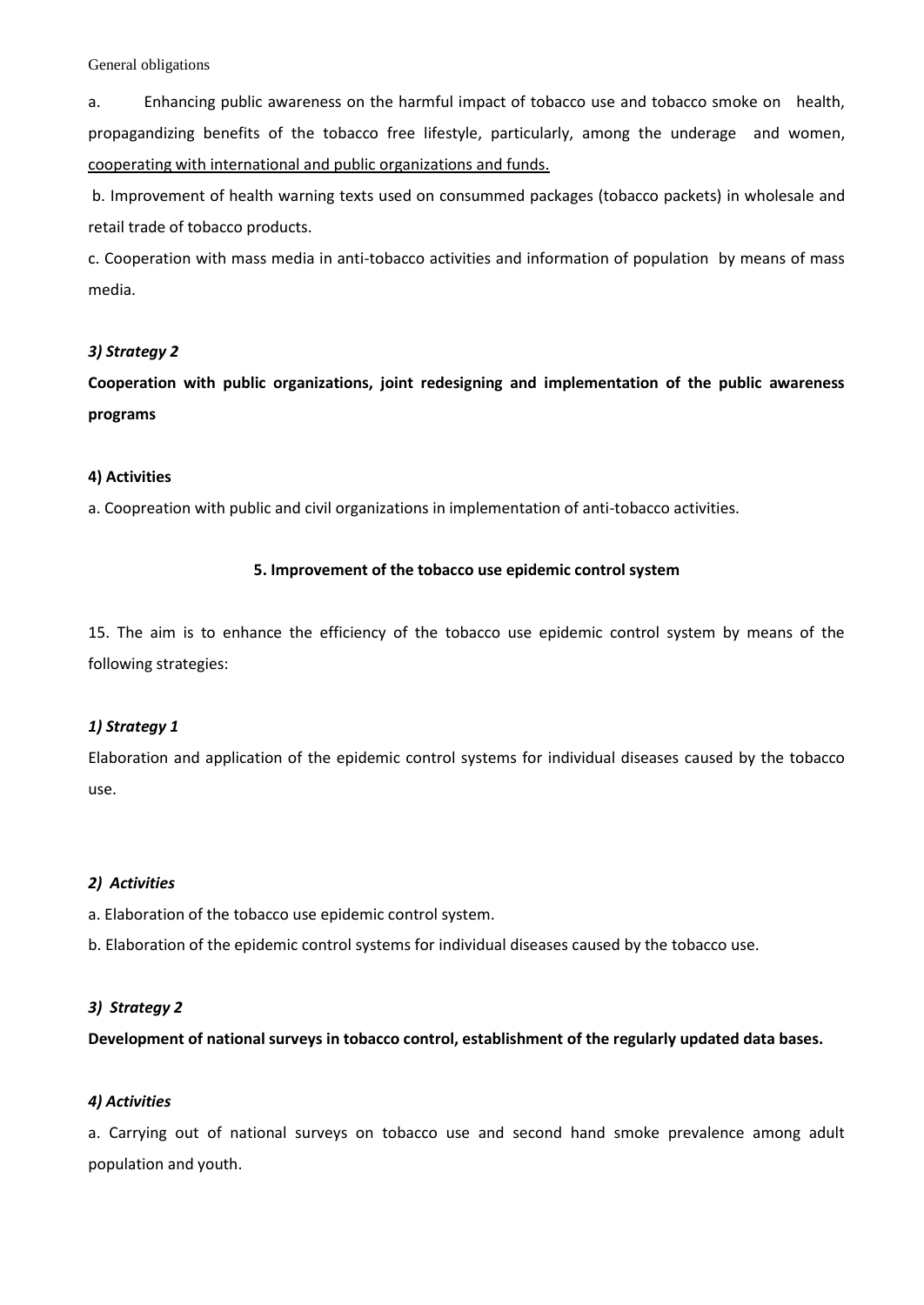#### General obligations

b. Preparation of reports on the results of national surveys regarding tobacco use prevalence and other determinants and their publication in the MoH website.

### **6. International cooperation**

16. The aim is engagement into the tobacco control activities, carried out by international structures, by means of the following strategies:

## *1)\_Strategy 1*

## **Framework Convention on Tobacco Control**

## *2) Activities*

a. Preparation and presentation of regular reports on implementation of the International Framework Convention on Tobacco Control.

b. Participation in the sessions of the conference of the Parties to the International Framework Convention on Tobacco Control.

### *3) Strategy 2*

## **Cooperation with international health organizations and the WHO member states**

#### *5) Activities*

a. Cooperation with the WHO European regional office in the legal, scientific and information fields.

b. Cooperation with other countries in the scientific, technological and legal fields and exchange/ providing of appropriate experience.

#### **7. Tobacco products quality control**

17. The aim is to ensure the stipulated quality conformance of tobacco products by means of the following strategies:

## *1) Strategy 1*

## **Tobacco production quality control.**

## *2) Activities:*

a. Introducing new methods, based on the WHO guidelines and recommendations, into the process of testing of the requirements and norms concerning the tobacco products, stipulated by the RA legislation.

b. Improving the methods of determination of the tobacco smoke content.